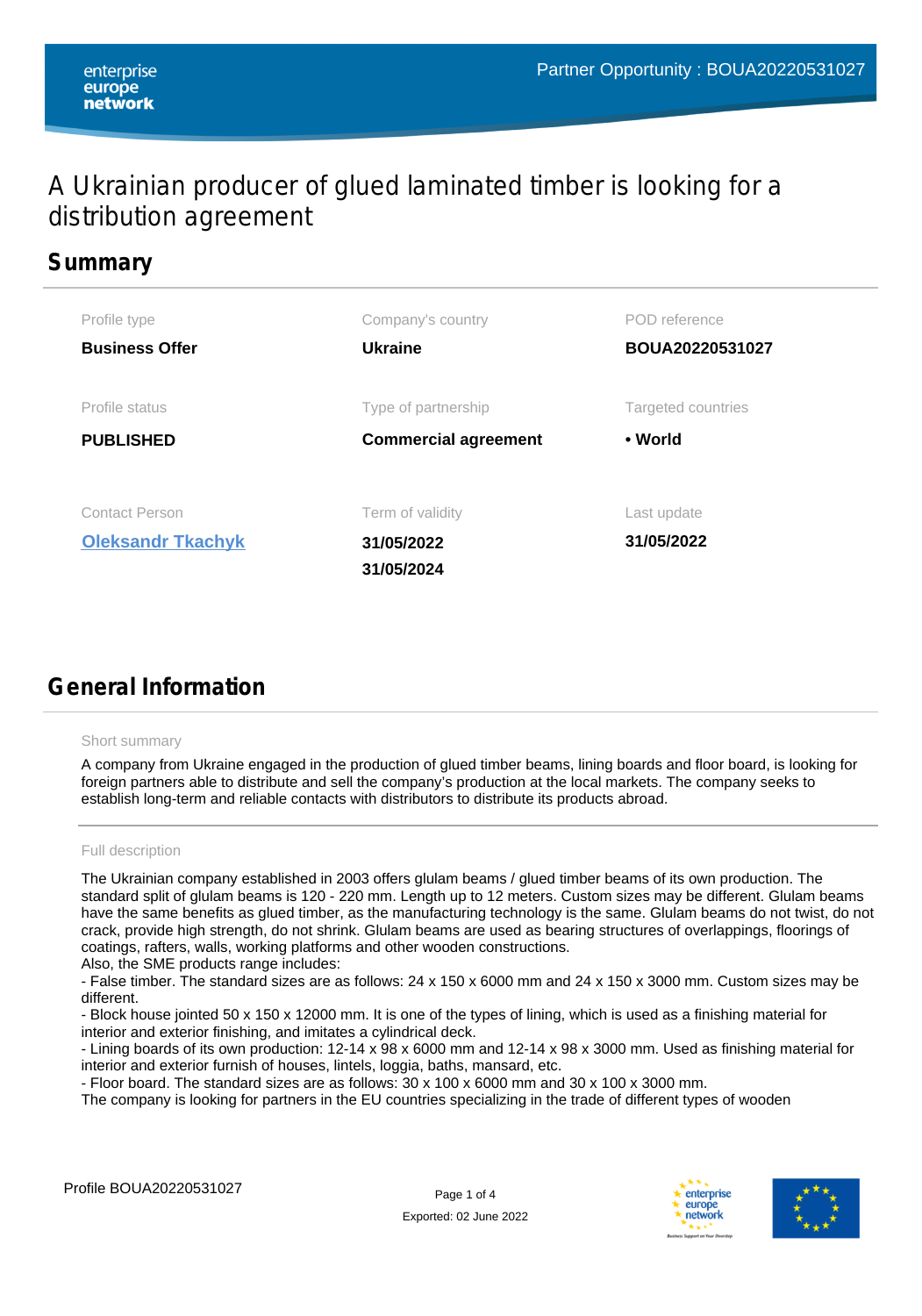products (as well as construction companies, wholesalers) to conclude distribution services agreement. Under the framework of the distribution services agreement the potential partner will buy company's products and ensure the distribution of these products at local market.

The expected result of this cooperation is launching of the company's products at the foreign market and increasing of the company profit by means of active market promotion.

Advantages and innovations

- This Ukrainian company is located close to a European border making logistics very convenient;

- The company can produce small product batches on request;

- Long-term experience in wood processing;

- Long-term experience in export to EU countries (Poland, Latvia);
- Flexibility in performing orders according to client's request.

Stage of development The Sustainable Development goals

**Already on the market • Goal 9: Industry, Innovation and Infrastructure**

IPR Status

**No IPR applied**

## **Partner Sought**

#### Expected role of the partner

#### Partner sought:

The company is looking for partners for the distribution of finished products manufactured in the company - wholesale and retail companies, engaged in trade of construction materials, wood processing enterprises, furniture producers and roofing companies.

Role: The company is looking for reliable foreign partners with well- established customer channels who are able to introduce and distribute their products. The company is looking for wholesalers, distributors who have the necessary contacts with construction shops, warehouses and the like. The partner will purchase the company's products for further reselling under distribution services agreement.

**Commercial agreement • SME 11-49**

Type of partnership Type and size of the partner

- 
- **SME <=10**
- **SME 50 249**

## **Dissemination**

Technology keywords

Market keywords

**• 09004008 - Other manufacturing (not elsewhere classified)**



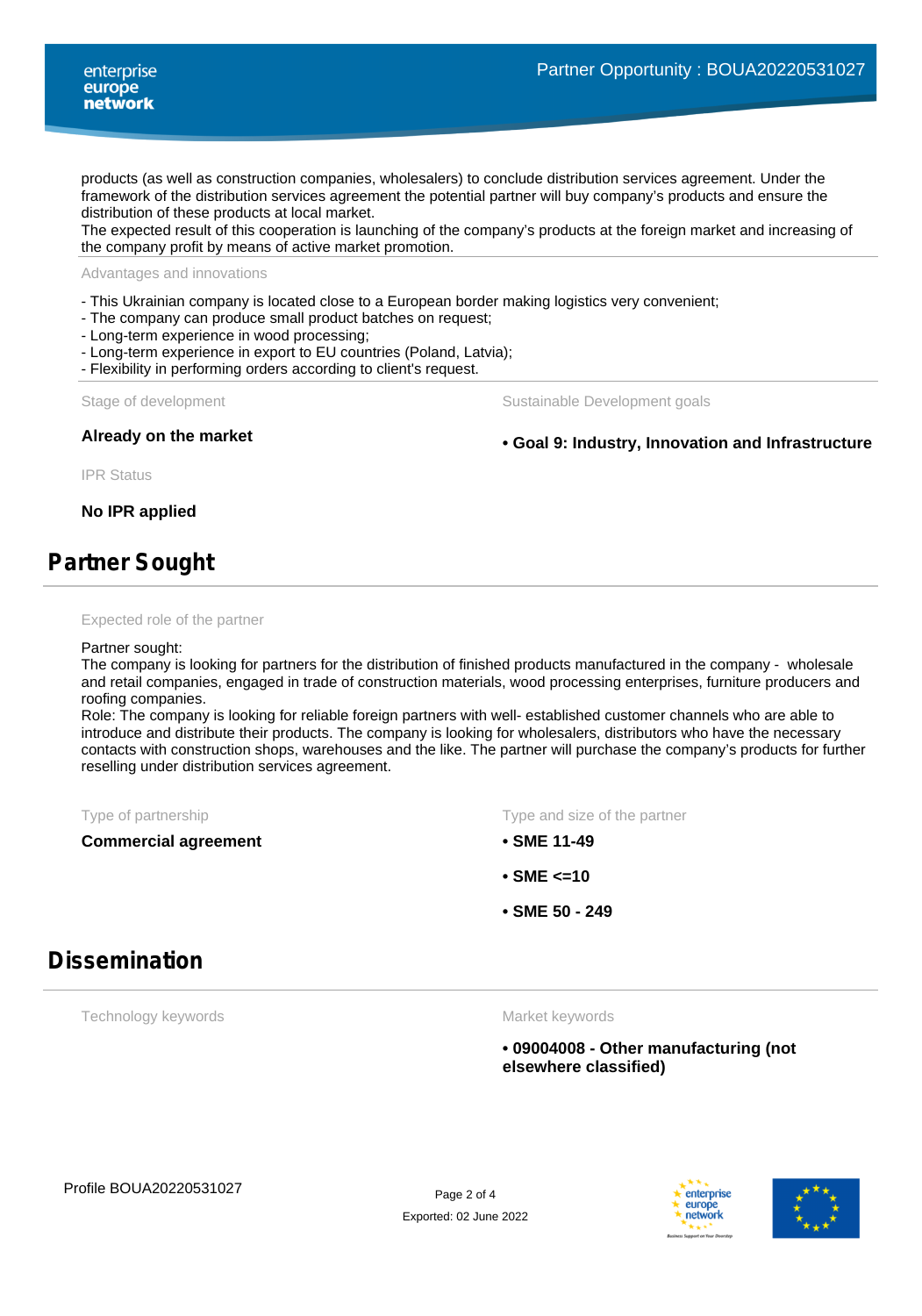**• World**

Targeted countries Targeted countries and the Sector groups involved